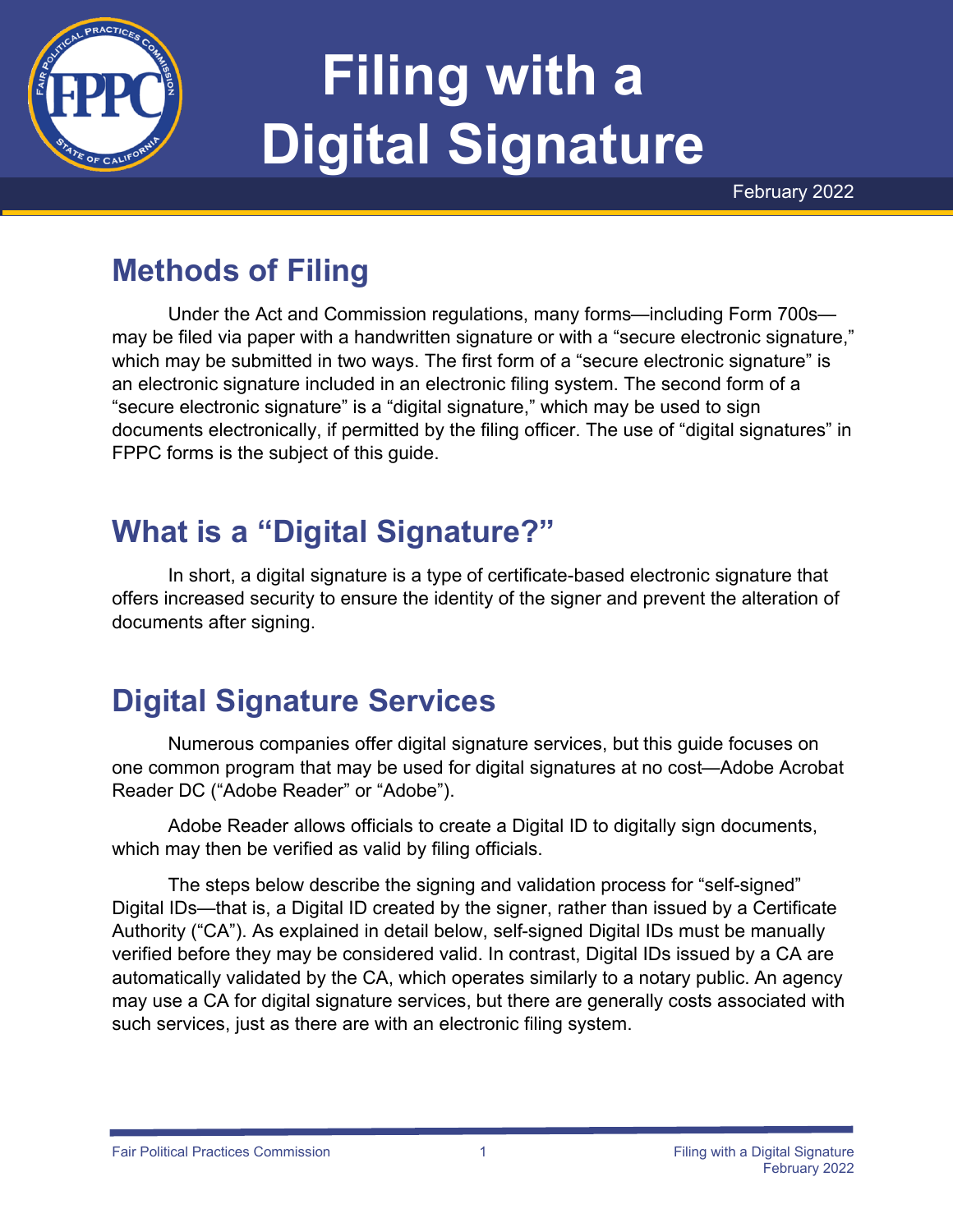### **Steps for the Filer**

#### **Step 1: Download and install Adobe Reader**

If you do not already have an Adobe product capable of digitally signing a document, Adobe Reader can be downloaded at <https://get.adobe.com/reader/>.

| Step 1 of 3: Download software                                                |                                                                                                                                                                                                                                                                                                                                                                                                                                                                                                                                                                                                |                                                                                                                                                                                                                                                                                                                                                                                                                                                                   |
|-------------------------------------------------------------------------------|------------------------------------------------------------------------------------------------------------------------------------------------------------------------------------------------------------------------------------------------------------------------------------------------------------------------------------------------------------------------------------------------------------------------------------------------------------------------------------------------------------------------------------------------------------------------------------------------|-------------------------------------------------------------------------------------------------------------------------------------------------------------------------------------------------------------------------------------------------------------------------------------------------------------------------------------------------------------------------------------------------------------------------------------------------------------------|
| Acrobat DC. It's how the<br>world gets work done.                             | <b>OPTIONAL OFFERS</b><br>McAfee <sup>®</sup><br>√ Yes, install the free McAfee Security Scan Plus utility to<br>check the status of my PC security. It will not modify existing<br>antivirus program or PC settings. Learn more<br>√ Yes, install McAfee Safe Connect to keep my online<br>activities and personal info private and secure with a single<br>tao. Learn more<br><b>GET MORE OUT OF ACROBAT:</b><br>Install the Acrobat Reader Chrome Extension<br>By checking the above, I agree to the automatic installation of<br>updates for Acrobat Reader Chrome Extension<br>Learn more | <b>Adobe Acrobat Reader DC</b><br>The leading<br>state PDFs.<br><b>WASHINGTON OF THE ASSAULT</b><br><b>Download Acrobat Reader</b><br>303.15 MB<br>By clicking the 'Downloa<br><b><i>Charlenge and</i></b><br>nat you have read and<br>accepted all of the Terms and Conditions, right, was authorities software must allow you to<br>install software                                                                                                            |
| View, sign, comment on, and<br>share PDFs for free.                           |                                                                                                                                                                                                                                                                                                                                                                                                                                                                                                                                                                                                | <b>Adobe Acrobat Pro DC</b><br>Do everything you can do in Acrobat Reader, plus create, protect, convert and edit<br>your PDFs with a 7-day free trial. Continue viewing PDFs after trial ends.<br><b>Download Acrobat Pro Trial</b><br>92115 MB<br>By clicking the "Download Acrobat Pro Trial" button, you acknowledge that you have read and<br>accepted all of the Terms and Conditions. Note: Your antivirus software must allow you to<br>install software. |
| Are you an IT manager or OEM?<br>Version 2021.011.20039 · System requirements | Your system: Windows 10 - 11, English<br>Do you have a different language or operating system?                                                                                                                                                                                                                                                                                                                                                                                                                                                                                                 |                                                                                                                                                                                                                                                                                                                                                                                                                                                                   |

**Step 2: Fill out every applicable form field**, other than the filer signature field, unless a field is specifically reserved for use by the filing official.

**Step 3: Review your document** for completeness and accuracy, then click the filer signature field.

| 5. Verification<br>MAILING ADDRESS<br><b>STREET</b><br>(Business or Agency Address Recommended - Public Document) |                    | <b>CITY</b>                                                                                                                                                                                                                                                                                                                                                                               | <b>STATE</b>                                                            | <b>ZIP CODE</b> |
|-------------------------------------------------------------------------------------------------------------------|--------------------|-------------------------------------------------------------------------------------------------------------------------------------------------------------------------------------------------------------------------------------------------------------------------------------------------------------------------------------------------------------------------------------------|-------------------------------------------------------------------------|-----------------|
| 123 Example Street                                                                                                |                    | Sacramento                                                                                                                                                                                                                                                                                                                                                                                | CA                                                                      | 95814           |
| DAYTIME TELEPHONE NUMBER                                                                                          |                    | <b>EMAIL ADDRESS</b>                                                                                                                                                                                                                                                                                                                                                                      |                                                                         |                 |
| 555<br>$123 - 4567$                                                                                               |                    | JDoe@fppc.ca.gov                                                                                                                                                                                                                                                                                                                                                                          |                                                                         |                 |
|                                                                                                                   |                    | I have used all reasonable diligence in preparing this statement. I have reviewed this statement and to the best of my knowledge the information contained<br>herein and in any attached schedules is true and complete. I acknowledge this is a public document.<br>I certify under penalty of perjury under the laws of the State of California that the foregoing is true and correct. |                                                                         |                 |
|                                                                                                                   | 2/3/22             |                                                                                                                                                                                                                                                                                                                                                                                           |                                                                         |                 |
| Date Signed                                                                                                       | (month, day, year) | Signature                                                                                                                                                                                                                                                                                                                                                                                 | (File the originally signed paper statement with your filing official.) |                 |

NOTE: Once the form has been digitally signed, the form fields cannot be altered unless the digital signature is removed. For this reason, it is important to review the document for completeness and accuracy.

Fair Political Practices Commission **2** 2 **Filing with a Digital Signature Filing with a Digital Signature**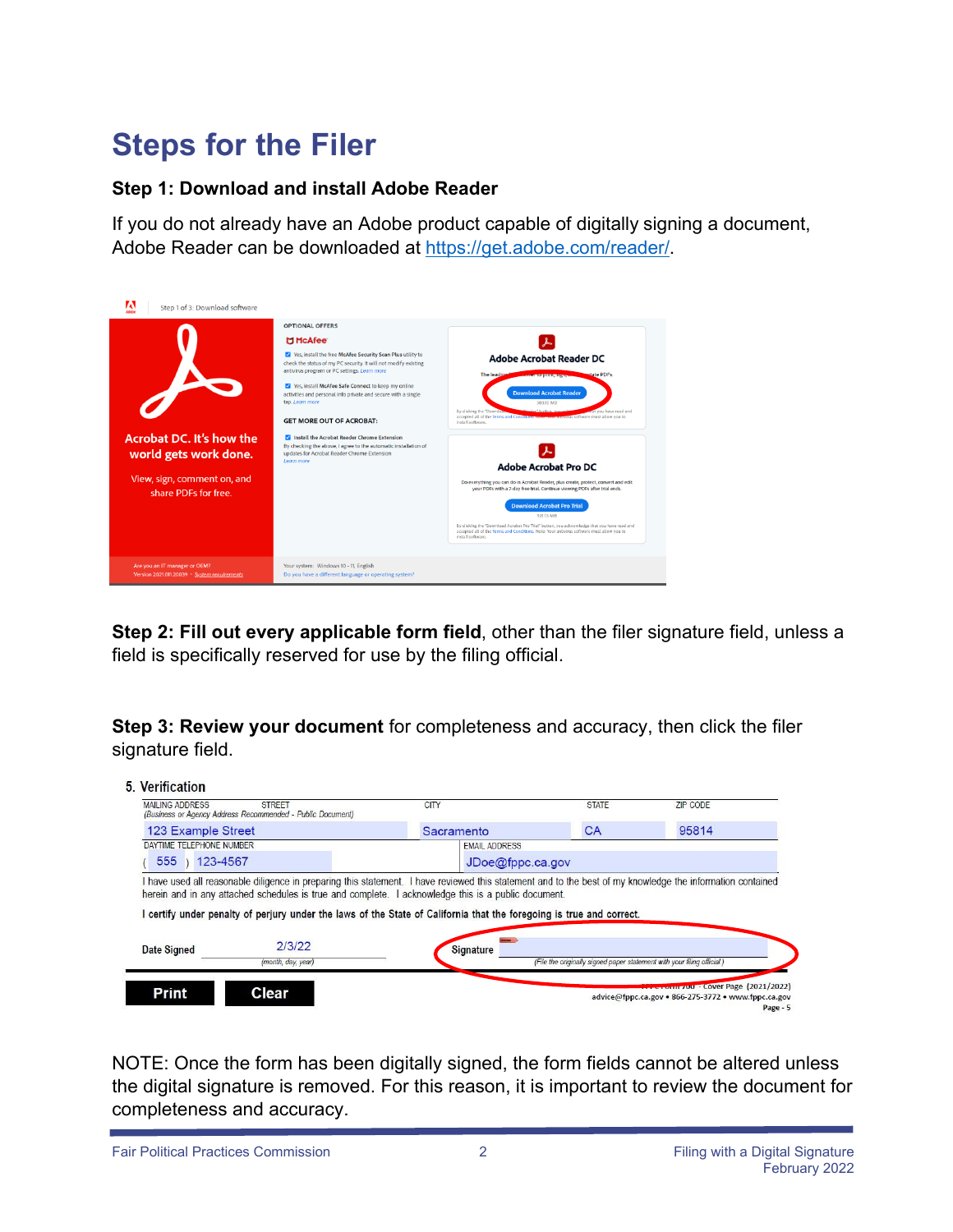#### **Step 4: Create or Choose a Digital ID**

After clicking the filer signature field, you will be prompted with a text box that reads, "Sign with a Digital ID." If you do not already have a Digital ID, click "Configure New Digital ID," followed by "Create a new Digital ID," then "Save to File."

Cre

 $\odot$ 

Fill in the relevant information, including your name, agency email address, and organization name and unit.

Keep "Country/Region," "Key Algorithm," and "Use Digital ID for" on the default selections of "US – UNITED STATES," "2048-bit RSA," and "Digital Signatures," respectively.

| reate a self-signed Digital ID:                                                           |                            |                                            | $\times$     |
|-------------------------------------------------------------------------------------------|----------------------------|--------------------------------------------|--------------|
|                                                                                           |                            |                                            |              |
| Enter the identity<br>information to be used for                                          | Name                       | Jane Doe                                   |              |
| creating the self-signed<br>Digital ID.                                                   | <b>Organizational Unit</b> | <b>Legal Division</b>                      |              |
| Digital IDs that are self-                                                                | <b>Organization Name</b>   | <b>Fair Political Practices Commission</b> |              |
| signed by individuals do not<br>provide the assurance that<br>the identity information is | <b>Email Address</b>       | JDoe@fppc.ca.gov                           |              |
| valid. For this reason they<br>may not be accepted in<br>some use cases.                  | Country/Region             | <b>US - UNITED STATES</b>                  | $\checkmark$ |
|                                                                                           | <b>Key Algorithm</b>       | 2048-bit RSA                               | $\checkmark$ |
|                                                                                           | Use Digital ID for         | <b>Digital Signatures</b>                  | $\checkmark$ |
|                                                                                           |                            |                                            |              |
|                                                                                           |                            | <b>Back</b><br>Continue                    |              |

Click "Continue" and you will be asked to create a password for your Digital ID. Create a password, then select where to save your Digital ID. You will need to access this file to digitally sign documents, so the file should be saved in a location that is private and secure.

#### **Step 5: Sign with Your Digital ID**

You will be returned to the "Sign with a Digital ID" screen. Choose your new Digital ID and click "Continue." On the next page, enter the password for your Digital ID, click "Sign," and choose where to save your signed document.

NOTE: It is recommended you choose a new file name so that your signed version does not overwrite the unsigned version of the document.

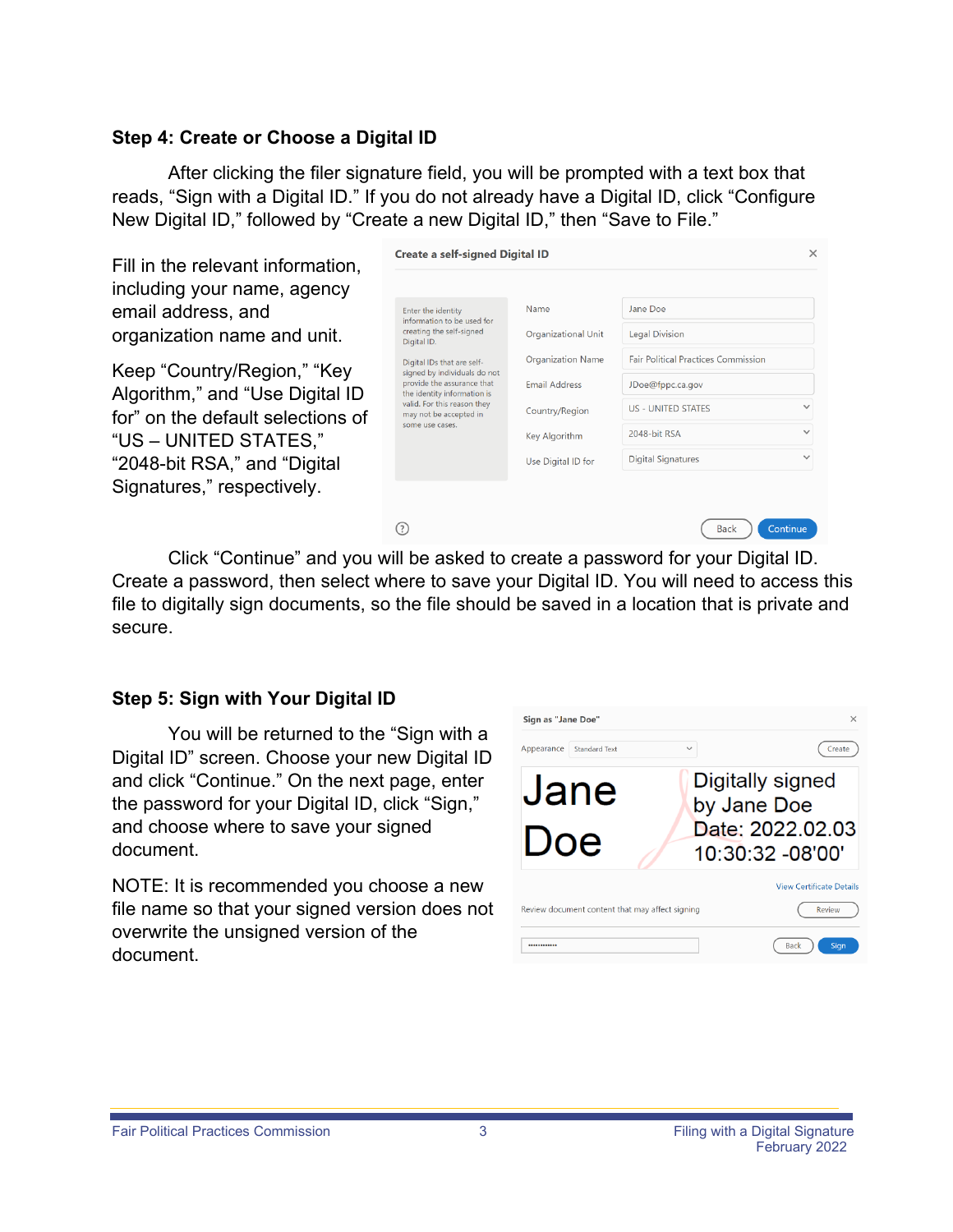#### **Step 6: Review and Submit Your Document**

Review the document again, then send it to your filing official via your agency email address.

NOTE: If, after signing, you realize you need to amend some aspect of your form, right click your signature and click "Clear Signature."

# **Steps for the Filing Official**

#### **Step 1: Review the Document for Digital Signature Validity**

A blue banner at the top of the document should state whether the document has been signed with valid signatures. A valid checkmark is represented by a cursive signature icon with a green checkmark.

 $\mathbf{z}_n$ Signed and all signatures are valid. Please fill out the following form.

### **Step 2: Confirm the Authenticity of the Filer's Signature**

Upon receiving a document signed with a self-signed Digital ID for the first time, the document will not indicate that the signature is valid. Rather, an icon including a yellow triangle with an exclamation point will display, indicating a problematic signature.

 $\mathbf{z}_\Lambda$ At least one signature has problems. Please fill out the following form.

In this instance, you should reach out to the filer, generally via phone or email, to confirm the purported filer did, in fact, send the digitally signed document.

NOTE: If the file received is sent from the filer's agency email address, you will not need to take further action to confirm the identity of the filer.

#### **Step 3: Validate the Filer's Signature in Adobe**

Once you have confirmed the identity of the filer and their use of the Digital ID, click on the signature in the file, followed by "Signature Properties."

| <b>Signature Validation Status</b>                                                                                                                                                                                                                                                    |
|---------------------------------------------------------------------------------------------------------------------------------------------------------------------------------------------------------------------------------------------------------------------------------------|
| Signature validity is UNKNOWN.<br>- The document has not been modified since this signature was applied.<br>- The signer's identity is unknown because it has not been included in your list of<br>trusted certificates and none of its parent certificates are trusted certificates. |
| Signature Properties<br>Close                                                                                                                                                                                                                                                         |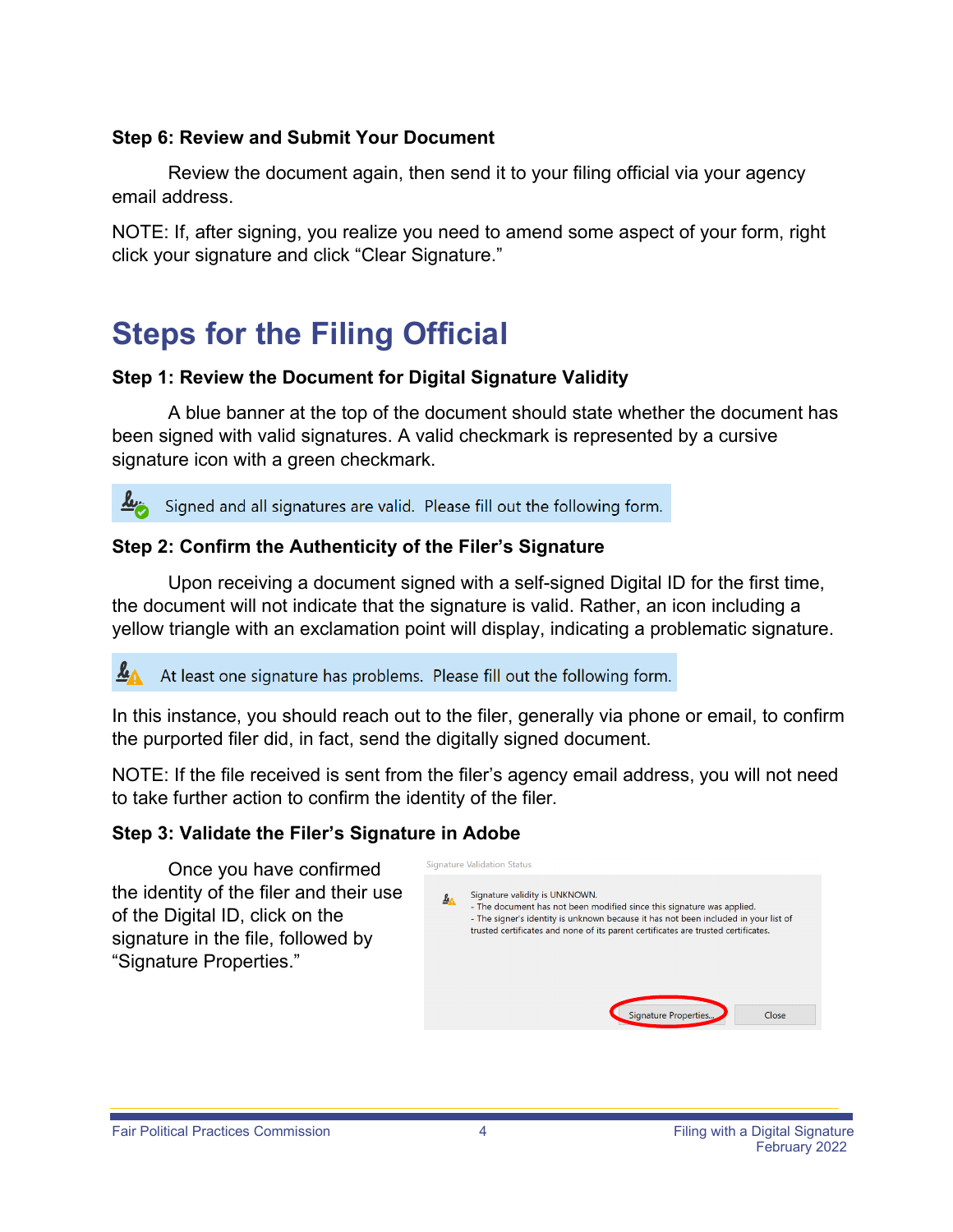Click on "Show Signer's Certificate," the "Trust" tab, then "Add to Trusted Certificates."



Adobe will display a text box stating, "If you change the trust settings, you will need to revalidate any signatures to see the change. Trusting certificates directly from a document is usually unwise. Are you sure you want to do this?" Having confirmed the authenticity of the filer's signature in Step 2, click "OK."

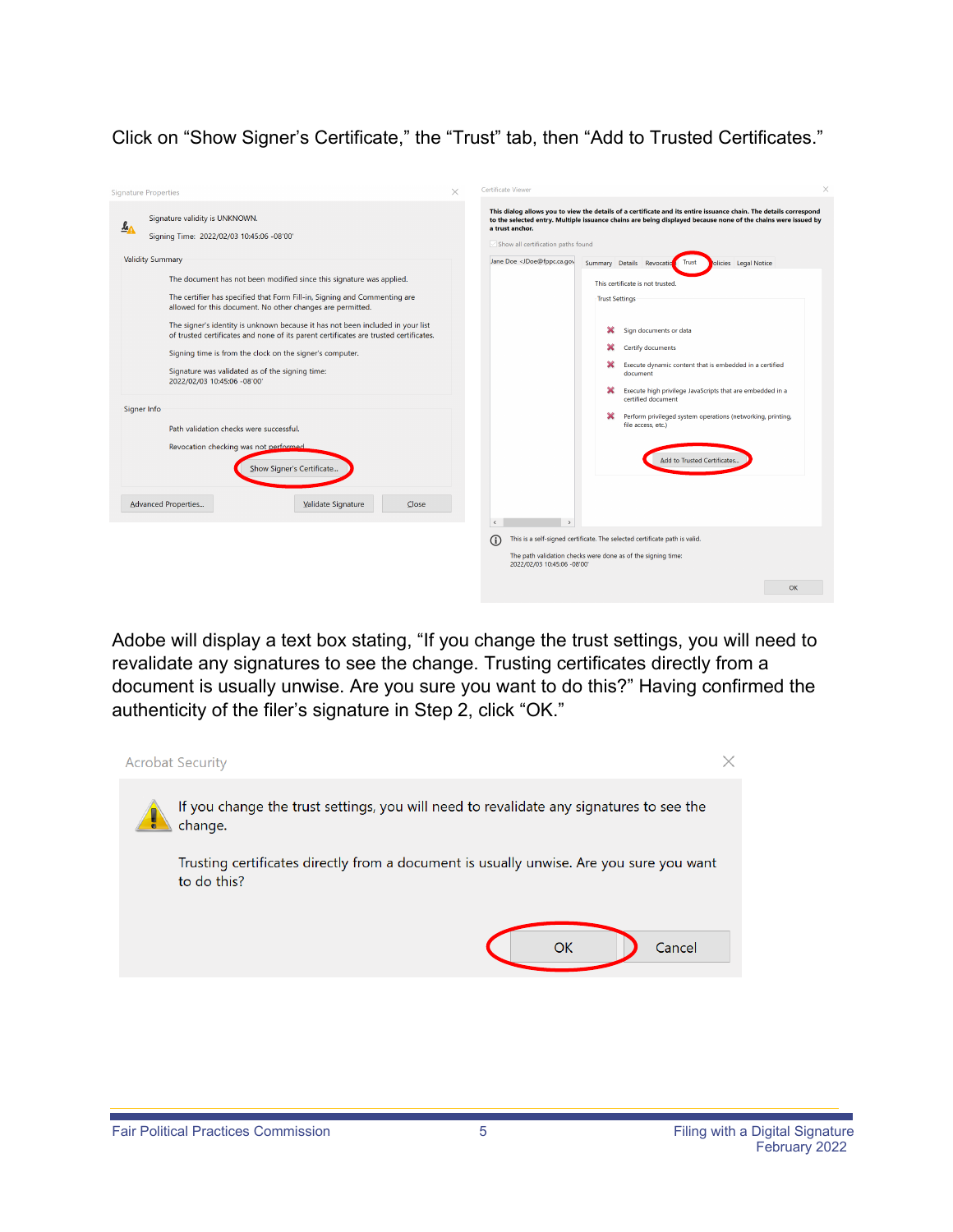Adobe will display a page with a pre-checked box reading, "Use this certificate as a

trusted root," above another pre-checked box reading, "Signed documents or data." Leave these boxes checked and the other boxes unchecked, then click "OK."

| <b>Certificate Details</b><br>Subject: Jane Doe <jdoe@fppc.ca.gov><br/>Issuer: Jane Doe <jdoe@fppc.ca.gov><br/>Usage:<br/><b>Digital Signature</b><br/>Expiration: 2/3/2027 10:28:31 AM<br/><b>Trust</b><br/>A certificate used to sign a document must either be designated as a trust anchor or<br/>chain up to a trust anchor in order for signature validation to succeed. Revocation<br/>checking is not performed on or above a trust anchor.<br/><math>\sqrt{\ }</math> Use this certificate as a trusted root<br/>If signature validation succeeds, trust this certificate for:<br/><math>\vee</math> Signed documents or data<br/>□ Certified documents<br/>Dynamic content<br/>Embedded high privilege JavaScript<br/>Privileged system operations (networking, printing, file access,<br/>etc.)</jdoe@fppc.ca.gov></jdoe@fppc.ca.gov> | <b>Import Contact Settings</b> | × |
|--------------------------------------------------------------------------------------------------------------------------------------------------------------------------------------------------------------------------------------------------------------------------------------------------------------------------------------------------------------------------------------------------------------------------------------------------------------------------------------------------------------------------------------------------------------------------------------------------------------------------------------------------------------------------------------------------------------------------------------------------------------------------------------------------------------------------------------------------|--------------------------------|---|
|                                                                                                                                                                                                                                                                                                                                                                                                                                                                                                                                                                                                                                                                                                                                                                                                                                                  |                                |   |
|                                                                                                                                                                                                                                                                                                                                                                                                                                                                                                                                                                                                                                                                                                                                                                                                                                                  |                                |   |
|                                                                                                                                                                                                                                                                                                                                                                                                                                                                                                                                                                                                                                                                                                                                                                                                                                                  |                                |   |
|                                                                                                                                                                                                                                                                                                                                                                                                                                                                                                                                                                                                                                                                                                                                                                                                                                                  |                                |   |
|                                                                                                                                                                                                                                                                                                                                                                                                                                                                                                                                                                                                                                                                                                                                                                                                                                                  |                                |   |
|                                                                                                                                                                                                                                                                                                                                                                                                                                                                                                                                                                                                                                                                                                                                                                                                                                                  |                                |   |
|                                                                                                                                                                                                                                                                                                                                                                                                                                                                                                                                                                                                                                                                                                                                                                                                                                                  |                                |   |
|                                                                                                                                                                                                                                                                                                                                                                                                                                                                                                                                                                                                                                                                                                                                                                                                                                                  |                                |   |
|                                                                                                                                                                                                                                                                                                                                                                                                                                                                                                                                                                                                                                                                                                                                                                                                                                                  |                                |   |
|                                                                                                                                                                                                                                                                                                                                                                                                                                                                                                                                                                                                                                                                                                                                                                                                                                                  |                                |   |
|                                                                                                                                                                                                                                                                                                                                                                                                                                                                                                                                                                                                                                                                                                                                                                                                                                                  |                                |   |
|                                                                                                                                                                                                                                                                                                                                                                                                                                                                                                                                                                                                                                                                                                                                                                                                                                                  |                                |   |
|                                                                                                                                                                                                                                                                                                                                                                                                                                                                                                                                                                                                                                                                                                                                                                                                                                                  |                                |   |
|                                                                                                                                                                                                                                                                                                                                                                                                                                                                                                                                                                                                                                                                                                                                                                                                                                                  |                                |   |
|                                                                                                                                                                                                                                                                                                                                                                                                                                                                                                                                                                                                                                                                                                                                                                                                                                                  |                                |   |
|                                                                                                                                                                                                                                                                                                                                                                                                                                                                                                                                                                                                                                                                                                                                                                                                                                                  |                                |   |
|                                                                                                                                                                                                                                                                                                                                                                                                                                                                                                                                                                                                                                                                                                                                                                                                                                                  |                                |   |
|                                                                                                                                                                                                                                                                                                                                                                                                                                                                                                                                                                                                                                                                                                                                                                                                                                                  |                                |   |
| OK<br>Cancel<br>Help                                                                                                                                                                                                                                                                                                                                                                                                                                                                                                                                                                                                                                                                                                                                                                                                                             |                                |   |

#### **Step 6: Confirm the signature has been validated**

Click the signature again and it should now display as valid.

| حط                       | Signature is VALID, signed by Jane Doe <jdoe@fppc.ca.gov>.<br/>- The document has not been modified since this signature was applied.<br/>- The signer's identity is valid.</jdoe@fppc.ca.gov>                                                                    |            |                      |                      |                                                                         |
|--------------------------|-------------------------------------------------------------------------------------------------------------------------------------------------------------------------------------------------------------------------------------------------------------------|------------|----------------------|----------------------|-------------------------------------------------------------------------|
| 5. Verification          |                                                                                                                                                                                                                                                                   |            |                      | Signature Properties | Close                                                                   |
| <b>MAILING ADDRESS</b>   | <b>STREET</b>                                                                                                                                                                                                                                                     | CITY       |                      | <b>STATE</b>         | ZIP CODE                                                                |
|                          | (Business or Agency Address Recommended - Public Document)                                                                                                                                                                                                        |            |                      |                      |                                                                         |
| 123 Example Street       |                                                                                                                                                                                                                                                                   | Sacramento |                      | CA                   | 95814                                                                   |
| DAYTIME TELEPHONE NUMBER |                                                                                                                                                                                                                                                                   |            | <b>FMAIL ADDRESS</b> |                      |                                                                         |
| 555 ) 123-4567           |                                                                                                                                                                                                                                                                   |            | JDoe@fppc.ca.gov     |                      |                                                                         |
|                          | I have used all reasonable diligence in preparing this statement. I have reviewed this statement and to the best of my knowledge the information contained<br>herein and in any attached schedules is true and complete. I acknowledge this is a public document. |            |                      |                      |                                                                         |
|                          | I certify under penalty of perjury under the laws of the State of California that the foregoing is true and correct.                                                                                                                                              |            |                      |                      |                                                                         |
| <b>Date Signed</b>       | 2/3/22                                                                                                                                                                                                                                                            |            | Signature Jane Doe   |                      | Digitally signed by Jane Doe<br>Date: 2022.02.03 10:45:06 -08:00*       |
|                          | (month, day, year)                                                                                                                                                                                                                                                |            |                      |                      | (File the originally signed paper statement with your filing official.) |